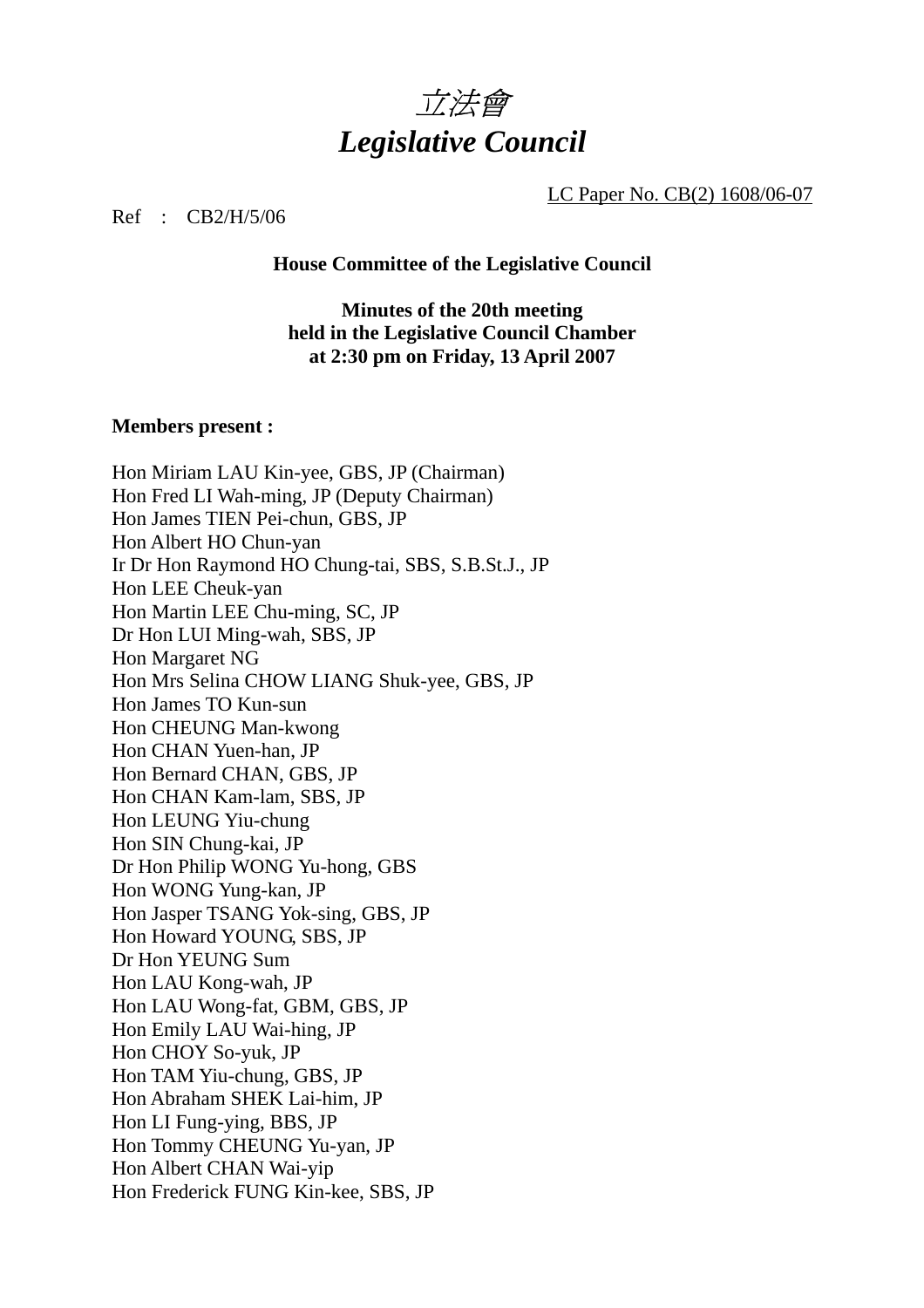Hon Audrey EU Yuet-mee, SC, JP Hon Vincent FANG Kang, JP Hon WONG Kwok-hing, MH Hon LEE Wing-tat Hon LI Kwok-ying, MH, JP Dr Hon Joseph LEE Kok-long, JP Hon Daniel LAM Wai-keung, SBS, JP Hon Jeffrey LAM Kin-fung, SBS, JP Hon Andrew LEUNG Kwan-yuen, SBS, JP Hon Alan LEONG Kah-kit, SC Hon LEUNG Kwok-hung Dr Hon KWOK Ka-ki Dr Hon Fernando CHEUNG Chiu-hung Hon CHEUNG Hok-ming, SBS, JP Hon WONG Ting-kwong, BBS Hon Ronny TONG Ka-wah, SC Prof Hon Patrick LAU Sau-shing, SBS, JP Hon Albert Jinghan CHENG Hon KWONG Chi-kin Hon TAM Heung-man

#### **Members absent :**

Dr Hon David LI Kwok-po, GBS, JP Hon Mrs Sophie LEUNG LAU Yau-fun, SBS, JP Hon LAU Chin-shek, JP Hon Andrew CHENG Kar-foo Hon Timothy FOK Tsun-ting, GBS, JP Hon MA Lik, GBS, JP Hon CHIM Pui-chung

### **Clerk in attendance :**

Mrs Vivian KAM Clerk to the House Committee

#### **Staff in attendance :**

| Mr Ricky C C FUNG, JP | <b>Secretary General</b>                |
|-----------------------|-----------------------------------------|
| Mr Jimmy MA, JP       | Legal Adviser                           |
| Ms Pauline NG         | <b>Assistant Secretary General 1</b>    |
| Mrs Justina LAM       | <b>Assistant Secretary General 3</b>    |
| Mr LEE Yu-sung        | Senior Assistant Legal Adviser 1        |
| Ms Emily PANG         | Acting Chief Public Information Officer |
|                       |                                         |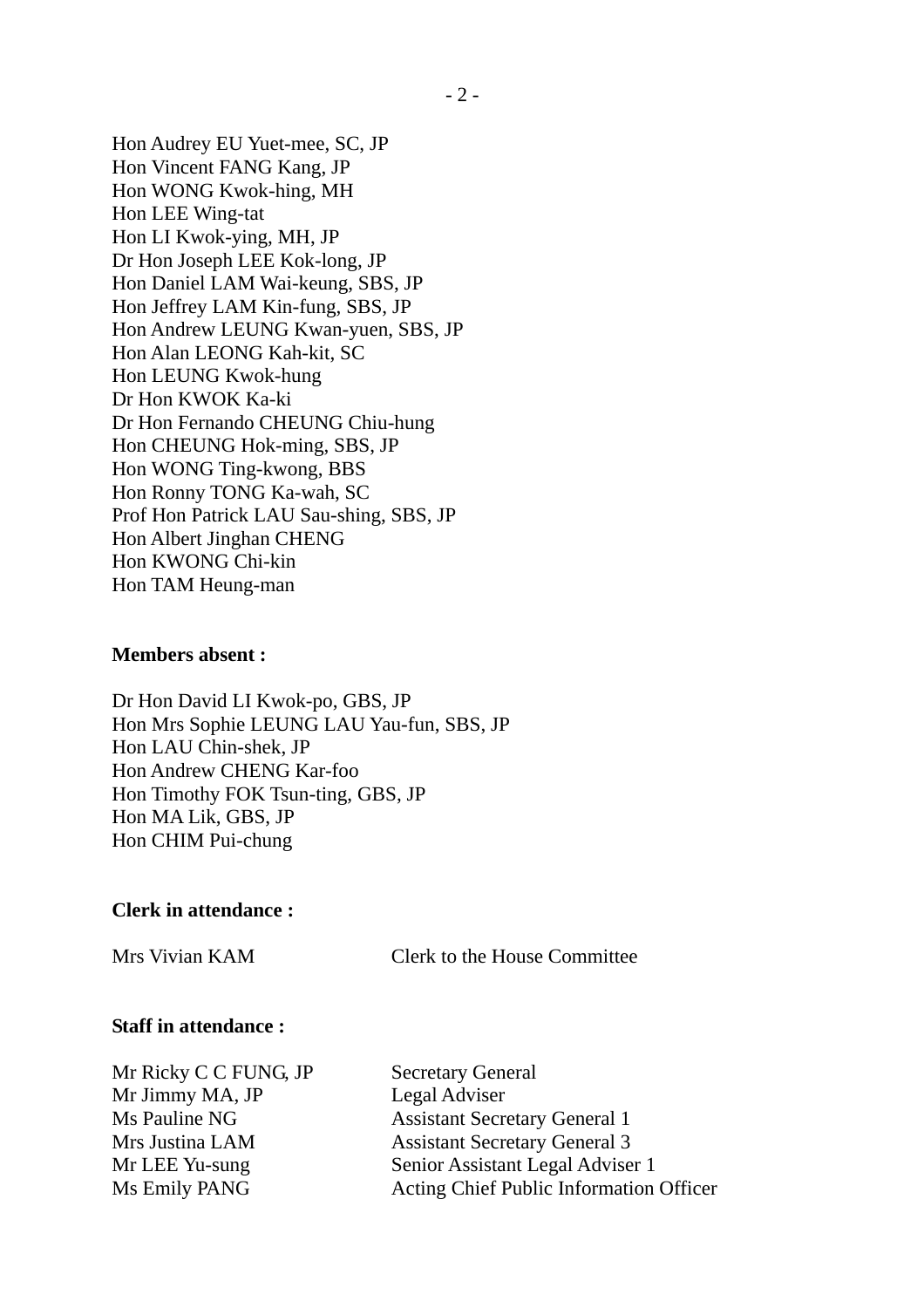| Mrs Sharon TONG   | Chief Council Secretary (2)1     |
|-------------------|----------------------------------|
| Miss Odelia LEUNG | Chief Council Secretary (2)6     |
| Mr Kelvin LEE     | <b>Assistant Legal Adviser 1</b> |
| Mr Timothy TSO    | <b>Assistant Legal Adviser 2</b> |
| Ms Connie FUNG    | <b>Assistant Legal Adviser 3</b> |
| Mr Stephen LAM    | <b>Assistant Legal Adviser 4</b> |
| Mr KAU Kin-wah    | <b>Assistant Legal Adviser 6</b> |
| Ms Amy YU         | Senior Council Secretary (2)3    |

Action

**I. Confirmation of the minutes of the 19th meeting held on 23 March 2007**  *(LC Paper No. CB(2) 1531/06-07)* 

The minutes were confirmed.

### **II. Matters arising**

### **Report by the Chairman on her meeting with the Chief Secretary for Administration (CS)**

2. The Chairman said that there was nothing special to report.

3. In response to Ms Margaret NG's enquiry, the Chairman explained that the main purpose of her meetings with CS was to brief him about the House Committee's discussions and decisions which should be brought to his attention. The meetings were also attended by the Deputy Chairman. The Chairman further said that she would report to Members should CS make any comments or provide any information during their meetings.

### **III. Business arising from previous Council meetings**

 Legal Service Division report on subsidiary legislation gazetted on 23 March 2007 and tabled in Council on 28 March 2007

*(LC Paper No. LS 52/06-07) (Letter dated 2 April 2007 from Hon LEE Wing-tat to the Chairman of the House Committee (LC Paper No. CB(2)1565/06-07(01))* 

4. The Chairman said that a total of eight items of subsidiary legislation and a Technical Memorandum on Procedures and Methods for Sampling and Analysis of Trade Effluents made under the Sewage Services Ordinance were gazetted on 23 March 2007 and tabled in Council on 28 March 2007.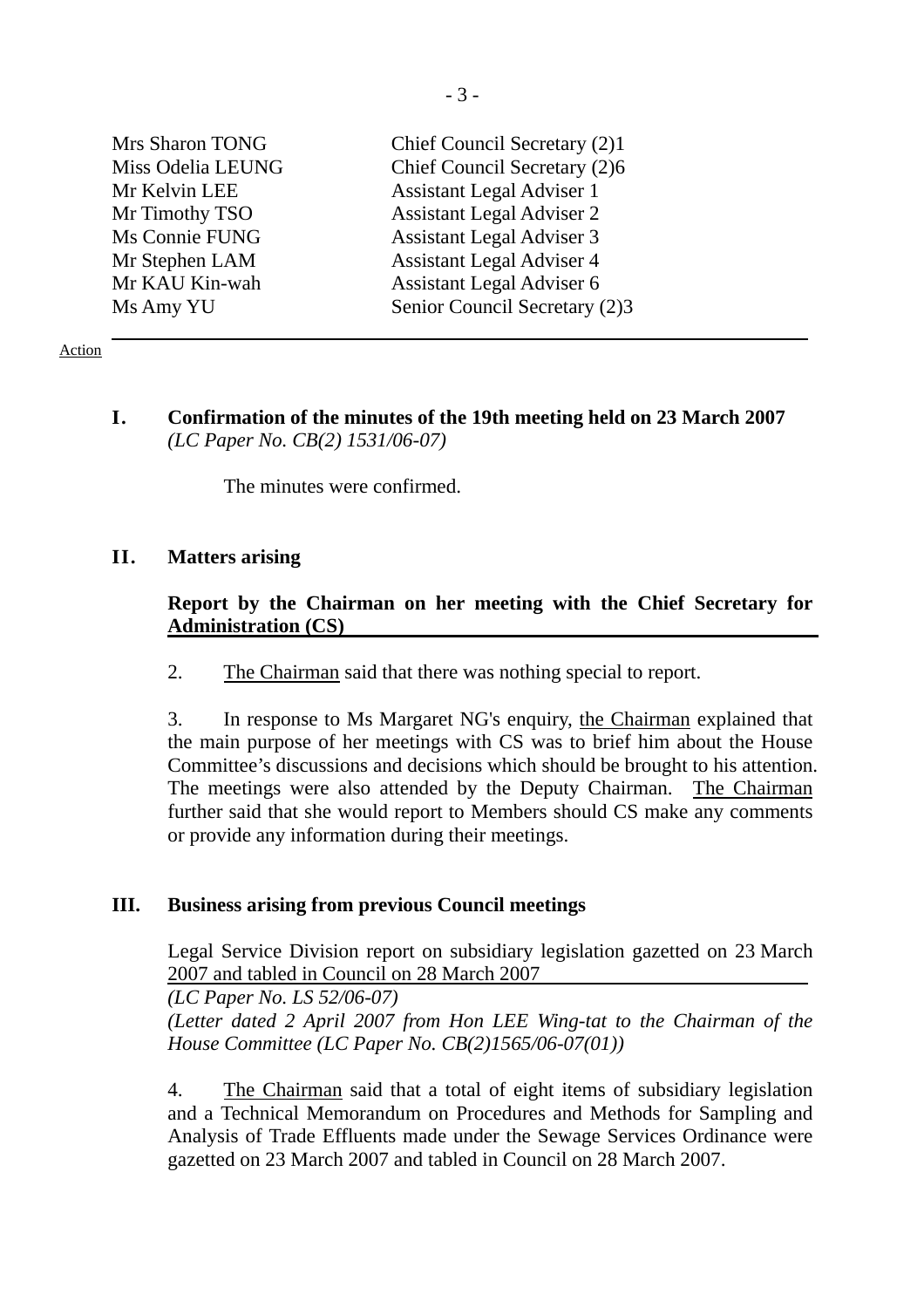5. Regarding the Sewage Services (Sewage Charge) (Amendment) Regulation 2007 and the Sewage Services (Trade Effluent Surcharge) (Amendment) Regulation 2007, the Chairman said that the Regulations would come into operation on 1 July 2007. She referred Members to Mr LEE Wing-tat's letter which suggested the formation of a subcommittee to study the two Regulations and an extension of their scrutiny period due to expire on 25 April 2007.

6. Mr LEE Wing-tat said that he considered the setting up of a subcommittee necessary as the Regulations would have far-reaching implications. The Sewage Services (Sewage Charge) (Amendment) Regulation 2007 sought to increase the rate of sewage charge over a period of 10 years, while the Sewage Services (Trade Effluent Surcharge) (Amendment) Regulation 2007 would impact on the trades concerned. Mr LEE added that as the Regulations were subject to negative vetting, he proposed to extend their scrutiny period to allow more time for scrutiny.

7. The Chairman proposed that a subcommittee be formed to study the two Regulations and the Technical Memorandum in detail. Members agreed. The following Members agreed to join: Mr SIN Chung-kai, Ms Miriam LAU, Ms Emily LAU, Miss CHOY So-yuk (as advised by Mr LAU Kong-wah), Mr Tommy CHEUNG, Ms Audrey EU and Mr LEE Wing-tat.

8. The Chairman proposed that the motion to extend the scrutiny period of the two Regulations and the Technical Memorandum be moved by the Deputy Chairman as she would not be in Hong Kong to attend the Council meeting on 25 April 2007. Members agreed.

9. Regarding the Road Traffic (Disabled Person's Parking Permit - Simplification of Application and Renewal Procedures) Regulation 2007, Dr Fernando CHEUNG said that the coverage of the Regulation was too narrow and considered that a subcommittee should be formed to explore the feasibility of extending the proposed arrangements to the able-bodied.

10. The Chairman responded that Dr CHEUNG's concern was a policy issue which should be raised at the Panel on Transport. The Legal Adviser concurred with the Chairman's view. Dr CHEUNG also agreed.

11. Members did not raise any queries on the other five items of subsidiary legislation.

12. The Chairman reminded Members that the deadline for amending these items of subsidiary legislation was 25 April 2007.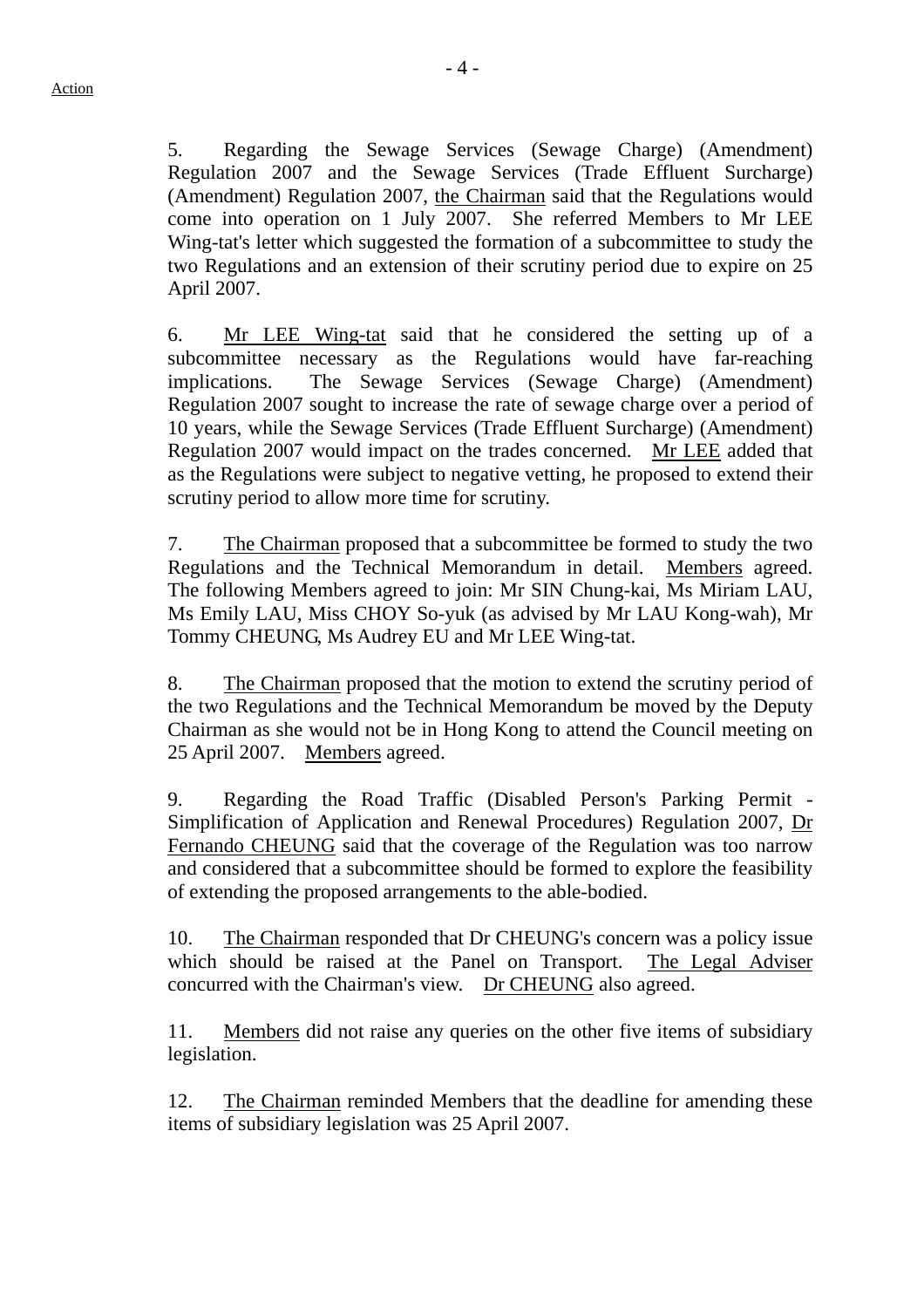## **IV. Legal Service Division report on subsidiary legislation gazetted on 30 March 2007**

*(LC Paper No. LS 55/06-07)* 

13. The Chairman said that two items of subsidiary legislation were gazetted on 30 March 2007.

14. Members did not raise any queries on the two items of subsidiary legislation.

15. The Chairman reminded Members that the deadline for amending these items of subsidiary legislation was 16 May 2007.

## **V. Legal Service Division report on subsidiary legislation gazetted on 4 April 2007**

 *(LC Paper No. LS 57/06-07)* 

16. The Chairman said that only one item of subsidiary legislation, i.e. the Human Reproductive Technology (Licensing) Regulation, was gazetted on 4 April 2007.

17. The Chairman further said that the Legal Service Division had written to the Administration to clarify some legal and drafting points on the Regulation, and was still awaiting the Administration's reply.

18. The Chairman added that should Members decide to form a subcommittee to study the Regulation, the subcommittee might study also the Human Reproductive Technology (Fees) Regulation gazetted on 13 April 2007 and which was related to the (Licensing) Regulation.

19. Members did not raise any queries on the (Licensing) Regulation.

20. The Chairman reminded Members that the deadline for amending the (Licensing) Regulation was 16 May 2007.

## **VI. Business for the Council meeting on 18 April 2007**

### **(a) Questions**

*(LC Paper No. CB(3) 463/06-07)* 

21. The Chairman said that 20 written questions had been scheduled for the meeting.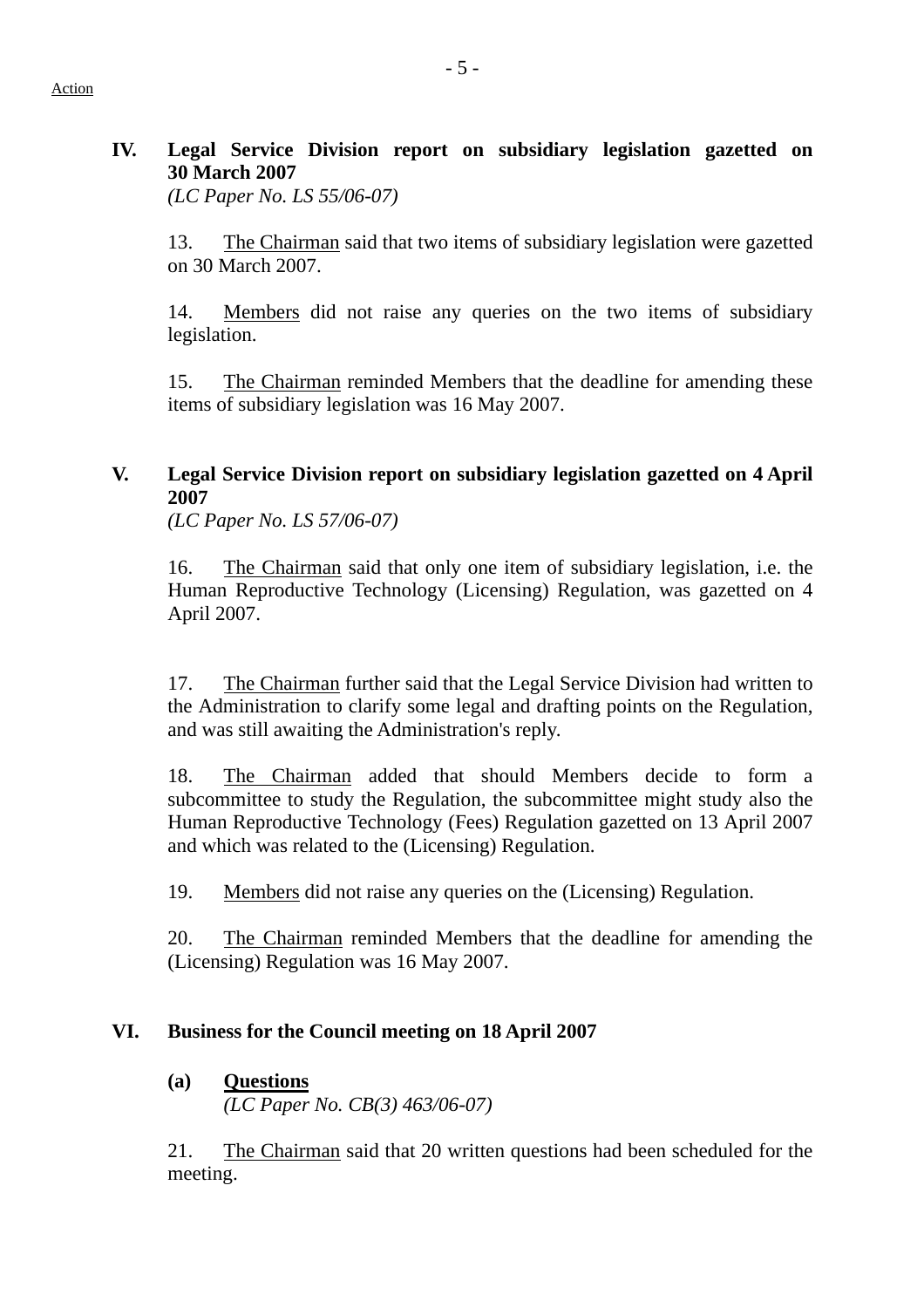### **(b) Bills - First Reading and moving of Second Reading**

- **(i) Patents (Amendment) Bill 2007**
- **(ii) Import and Export (Amendment) Bill 2007**
- **(iii) Tsing Sha Control Area Bill**
- **(iv) Energy Efficiency (Labelling of Products) Bill**

22. The Chairman said that the Administration had given notice to present the four Bills to the Council on 18 April 2007. The House Committee would consider the Bills at its meeting on 20 April 2007.

### **(c) Bills - resumption of debate on Second Reading, Committee Stage and Third Reading**

 **Appropriation Bill 2007** 

(Response by the Administration)

23. The Chairman said that the Administration would respond to Members' comments on the Appropriation Bill 2007.

- **(d) Government motion**
- 24. The Chairman said that no notice had been received yet.

### **VII. Business for the Council meeting on 25 April 2007**

**(a) Questions** *(LC Paper No. CB(3) 464/06-07)* 

25. The Chairman said that 20 questions (six oral and 14 written) had been scheduled for the meeting.

### **(b) Bills - First Reading and moving of Second Reading**

- **(i) Civil Justice (Miscellaneous Amendments) Bill 2007**
- **(ii) Statute Law (Miscellaneous Provisions) Bill 2007**

26. The Chairman said that the Administration had given notice to present the two Bills to the Council on 25 April 2007. The House Committee would consider the Bills at its meeting on 27 April 2007.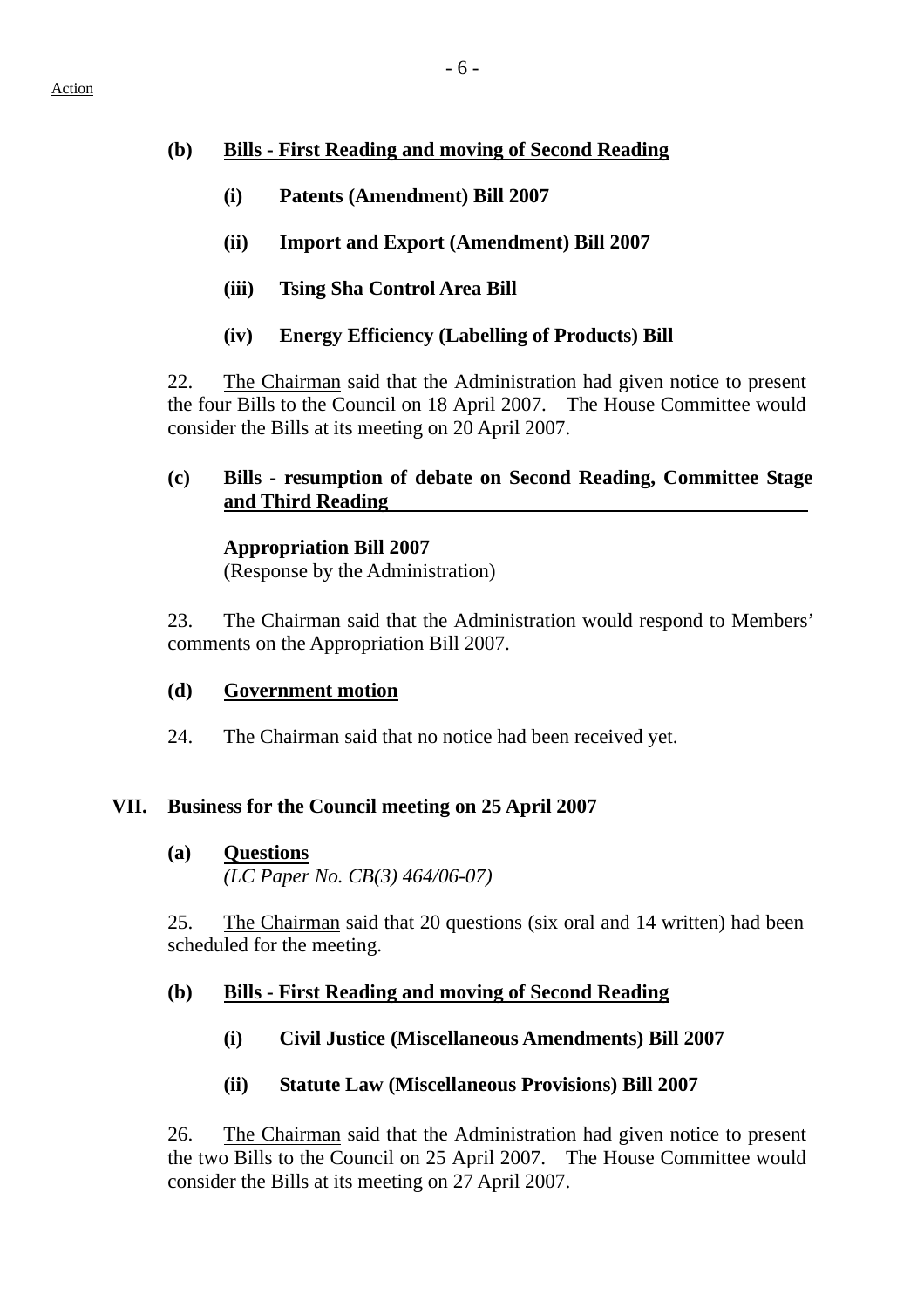### **(c) Government motion**

- 27. The Chairman said that no notice had been received yet.
- **(d) Members' motions**
	- **(i) Motion on "Overseas experience in air quality control, management of municipal solid waste, renewable energy and total water management"**

*(Wording of the motion issued vide LC Paper No. CB(3) 427/06-07 dated 14 March 2007.)* 

**(ii) Motion to be moved by Hon Albert HO Chun-yan** *(Wording of the motion issued vide LC Paper No. CB(3) 470/06-07 dated 12 April 2007.)* 

28. The Chairman said that the subject of the motion to be moved by Mr Albert HO was "Protecting the right of the Chinese victims to demand compensation from Japan".

29. The Chairman reminded Members that the deadline for giving notice of amendments, if any, to the motions was Wednesday, 18 April 2007.

### **VIII. Report of Bills Committees and subcommittees**

**(a) Report of the Bills Committee on Building Management (Amendment) Bill 2005**  *(LC Paper No. CB(2) 1535/06-07)* 

30. Mr James TO, Chairman of the Bills Committee, said that the Bill had far-reaching implications as it proposed significant changes to the management of private buildings in areas such as the formation and operation of owners' corporations, the appointment procedures of management committees, the rights of property owners and the duties of managers.

31. Mr TO further said that the Bills Committee had held 51 meetings and considered the views of the public, relevant organizations and the subcommittee previously appointed to examine the review of the Building Management Ordinance. In response to the views and suggestions of the Bills Committee, the Administration had agreed to make amendments to the proposals in the Bill. The Bills Committee supported the Committee Stage amendments (CSAs) to be moved by the Administration.

32. Mr TO added that Mr WONG Kwok-hing would separately move CSAs relating to the time limit for the outgoing manager appointed by an owners' corporation to deliver properties or records.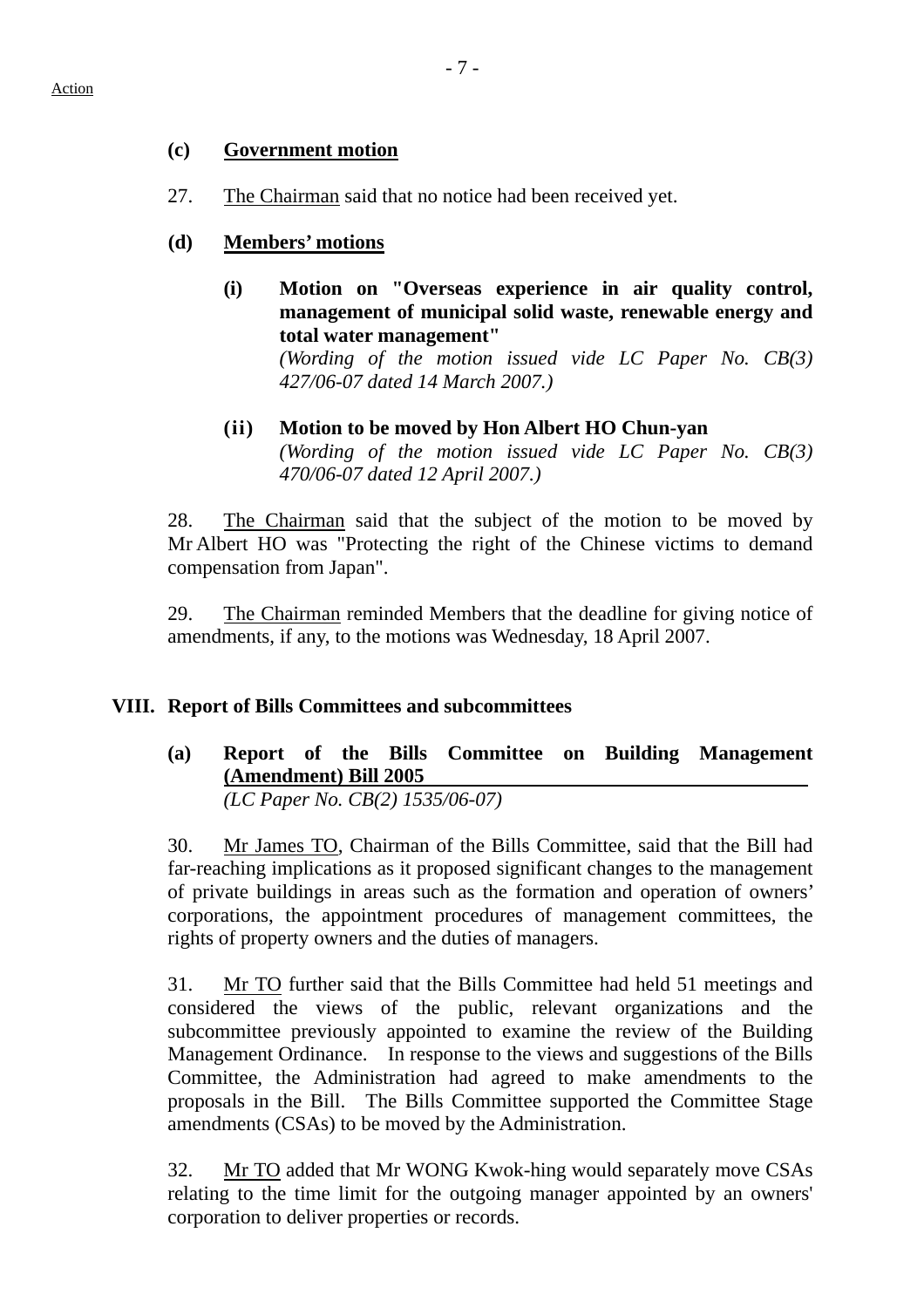33. Mr TO also said that upon the enactment of the Bill, the Administration would take a series of follow-up actions, including the making of subsidiary legislation in respect of, amongst others, the issue of mandatory requirement on owners' committees and managers to procure third party risks insurance. The Administration would also launch extensive publicity on the proposals in the Bill, and the relevant Panel would follow up on such publicity efforts and the implementation of the proposals.

34. The Chairman said that the Bills Committee supported the resumption of the Second Reading debate on the Bill on 25 April 2007.

35. The Chairman reminded members that the deadline for giving notice of CSAs was Monday, 16 April 2007.

# **(b) Report of the Bills Committee on Accreditation of Academic and Vocational Qualifications Bill**

*(LC Paper No. CB(2) 1533/06-07)*

36. Mr TAM Yiu-chung, Chairman of the Bills Committee, referred Members to the report and said that the Bills Committee had held 21 meetings and had received views from the relevant organizations.

37. Mr TAM further said that the Bills Committee supported the resumption of the Second Reading debate on the Bill on 2 May 2007 and would not propose any CSAs.

38. The Chairman reminded Members that the deadline for giving notice of CSAs was Saturday, 21 April 2007.

#### **(c) Report of the Bills Committee on Employment (Amendment) Bill 2006**  *(LC Paper No. CB(2) 1541/06-07)*

39. Mr KWONG Chi-kin, Chairman of the Bills Committee, referred Members to the report and said that the Bills Committee had held six meetings and had discussed in-depth the modes of calculating statutory entitlements for employees, including the simplification of such calculation methods. The Administration would move CSAs to address areas of concern raised by members.

40. Mr KWONG added that the Bills Committee supported the resumption of the Second Reading debate on the Bill on 2 May 2007 and would not propose any CSAs.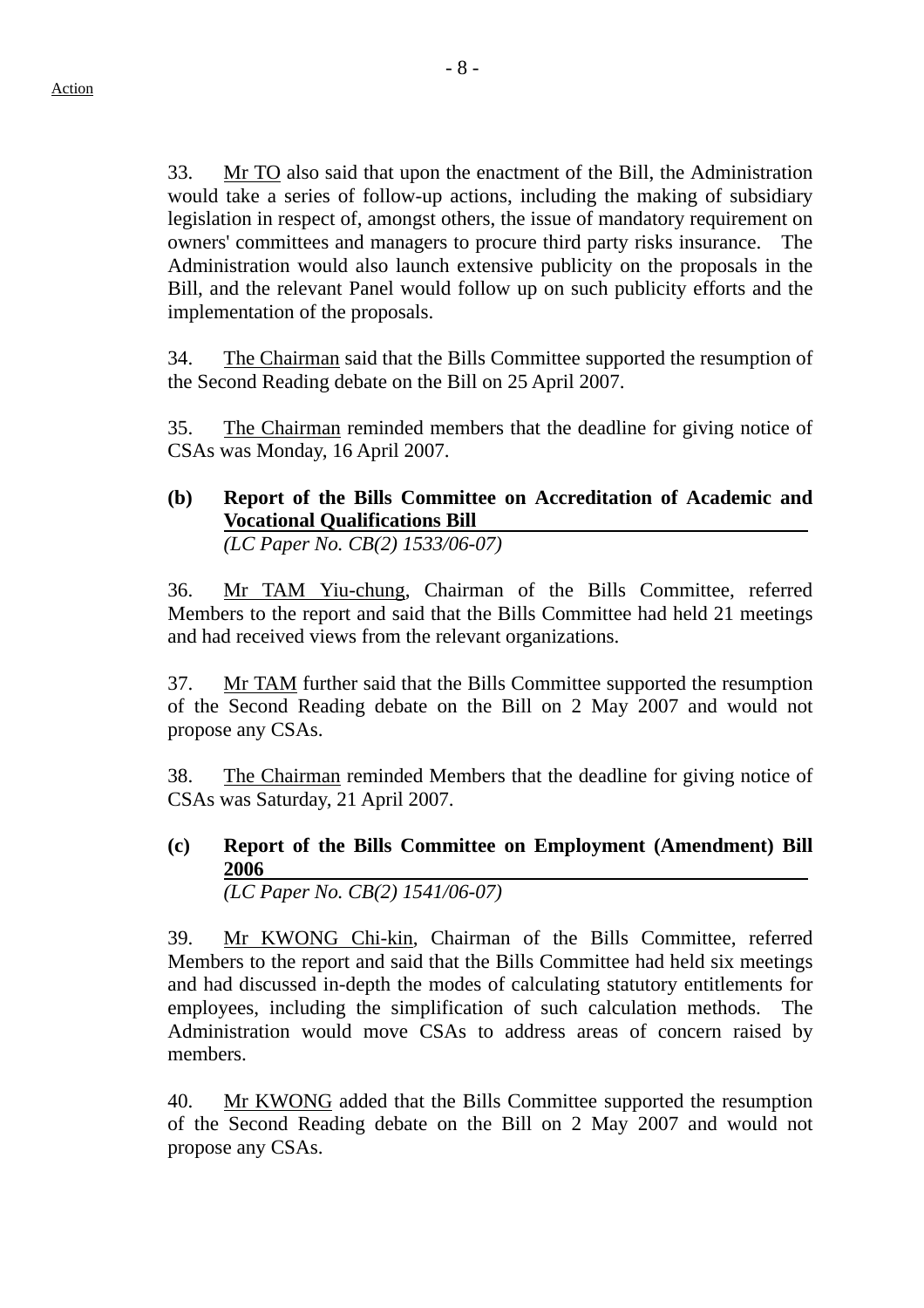41. The Chairman reminded Members that the deadline for giving notice of CSAs was Saturday, 21 April 2007.

**(d) Report of the Bills Committee on Shenzhen Bay Port Hong Kong Port Area Bill**  *(LC Paper No. CB(2) 1534/06-07)* 

42. Mr LAU Kong-wah, Chairman of the Bills Committee, said that the Bills Committee sought to declare an area in the Shenzhen Bay Port on the Mainland as the Shenzhen Bay Port Hong Kong Port Area, and to apply the laws of Hong Kong in the Hong Kong Port Area.

43. Mr LAU further said that the Bills Committee had held 16 meetings since 1 March 2007. It had met with the Hong Kong Bar Association and had discussed with the Hong Kong Federation of Insurers (HKFI) the extension of territorial limit of pre-existing insurance policies relating to the mandatory motor vehicle third party risks insurance. The Bills Committee had also conducted a visit to the proposed Hong Kong Port Area at the Shenzhen Bay Port.

44. Mr LAU added that during the deliberations of the Bills Committee, members had expressed concern about various issues, including the impact on motor vehicle third party risks insurance policies in existence before the Hong Kong Port Area came into operation. Referring Members to the letter tabled at the meeting from the Secretary for Security to the Bills Committee, Mr LAU pointed out that HKFI had advised that all the insurance companies that provided motor vehicle third party risks insurance in Hong Kong had indicated their willingness to participate in a market agreement to extend the coverage of such policies to include the Hong Kong Port Area.

45. Mr LAU also said that the Bills Committee had raised no objection to the resumption of the Second Reading debate on the Bill at the Council meeting on 25 April 2007. He added that Mr James TO had expressed reservations about the date for reporting to the House Committee and the date of resumption, and was considering proposing CSAs to the Bill relating to the issue of insurance coverage.

46. Mr James TO said that he noted the latest information concerning the willingness of all insurance companies to participate in the market agreement. However, he remained concerned that since individual policyholders were not parties to the market agreement, it was questionable whether the market agreement could be enforced statutorily, in particular on liquidators of insurance companies or third parties. Mr TO further said that to remove any doubt about enforceability, he would propose CSAs to the Bill to the effect that the insurance coverage of the relevant policies would automatically include the Hong Kong Port Area. Mr TO appealed to Members to carefully consider and support his proposed amendments.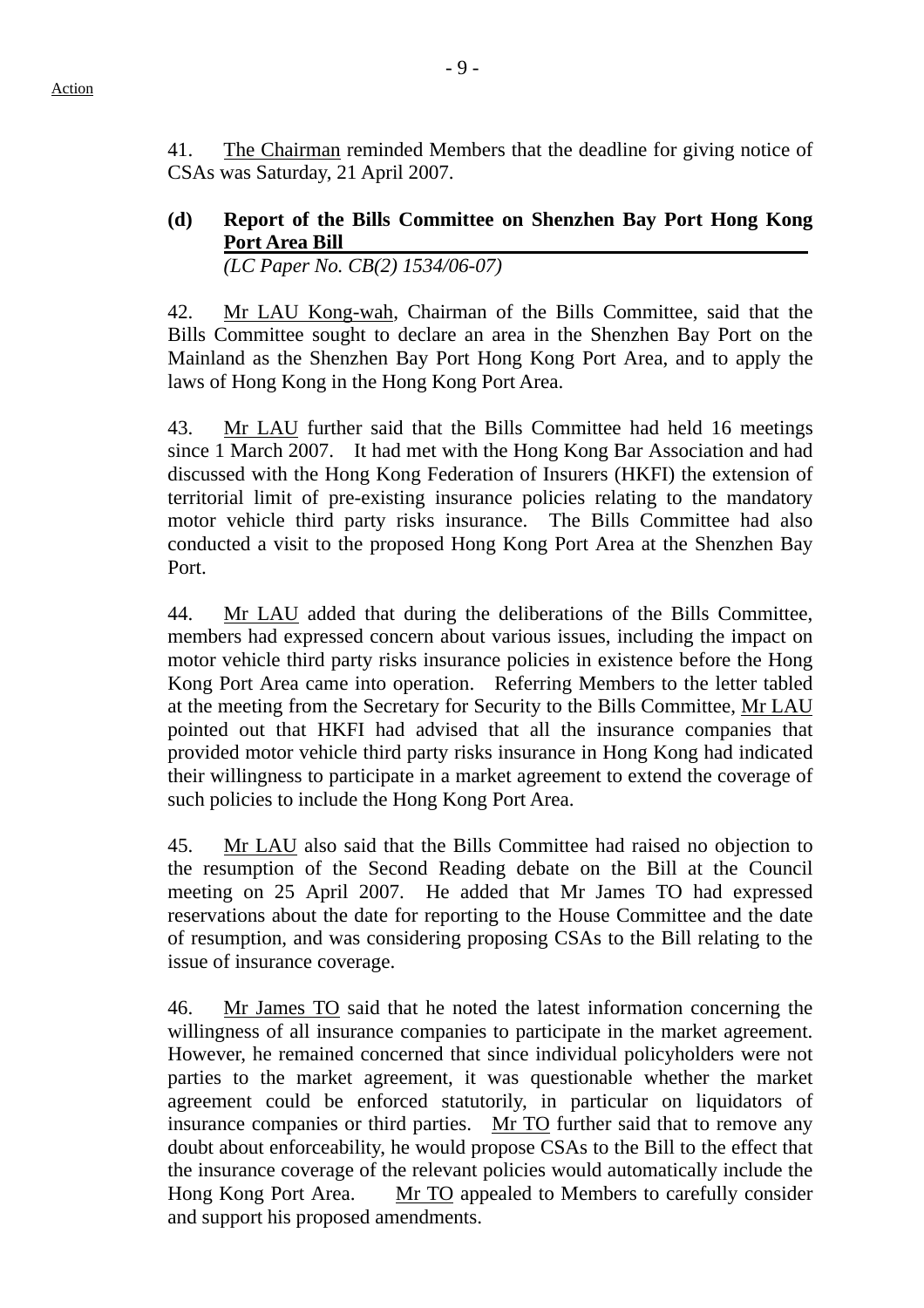47. Mr TO added that while he would not object to the resumption of the Second Reading debate on the Bill, he considered it more appropriate for the Bills Committee to hold one or two more meetings to further discuss the issue of insurance coverage.

48. Ms Margaret NG expressed regret about several aspects of the Bill. She said that the Bill was unprecedented in that its intended extent was geographically outside the boundary of the Hong Kong Special Administrative Region (HKSAR), and it was doubtful whether the Legislative Council (LegCo) had the legislative competence to enact such a bill.

49. Ms NG elaborated that the Hong Kong Bar Association and the Administration had divergent views on the status of the decision made by the Standing Committee of the National People's Congress (NPCSC) on 31 October 2006 that HKSAR was authorised to exercise jurisdiction over the Hong Kong Port Area (NPCSC's Decision). The Bar Association was of the view that the NPSCS's Decision did not qualify as a national law under Article 18 of the Basic Law. On the other hand, the Administration held the view that while the NPCSC's Decision was a national law, there was no need to include it in Annex III to the Basic Law as the provisions of Article 18 had to be interpreted in the light of Article 20 of the Basic Law. Ms NG stressed that should the constitutional basis of the Bill be challenged in future, the rights of many people would be adversely affected. She expressed regret that there had not been full and open discussion on the issue which was of constitutional importance. She also expressed reservations about clause 6 of the Bill concerning land in the Hong Kong Port Area.

50. Ms Emily LAU pointed out that the Bills Committee had to complete scrutiny of the Bill within five weeks during which 16 meetings had been held. She expressed dissatisfaction about the insufficient time given to LegCo, and the public, to consider the Bill which was unprecedented in nature. Ms LAU opined that the scrutiny of such an important Bill should not have been so hasty. Should any issue of importance be missed out in the scrutiny process, the consequence would be detrimental and LegCo could not be answerable to members of the public.

51. Ms Emily LAU shared Ms Margaret NG's concern about the constitutional basis of the NPSCS's Decision. She was concerned that the handling of the matter would set a precedent for a national law to be implemented in Hong Kong without its inclusion in Annex III to the Basic Law, thereby creating a loophole in respect of Article 18 of the Basic Law.

52. Ms LAU also said that the public transport interchange in the Hong Kong Port Area was too small, and the provision of complementary transport facilities was far from adequate. She drew Members' attention to the adverse impact on traffic in the north-western part of the New Territories (NT), in particular on the Tuen Mun Road, with the commissioning of the Shenzhen